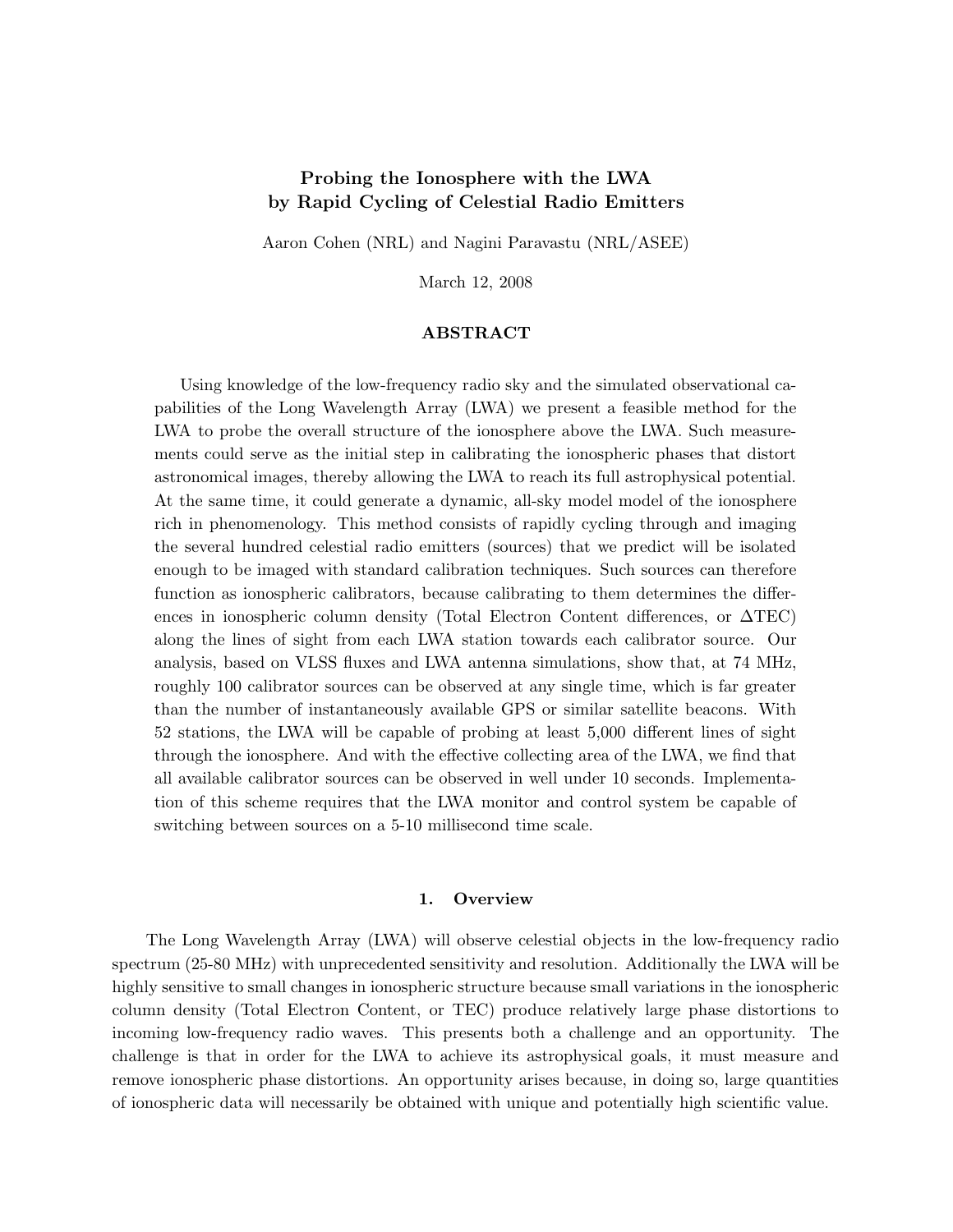

Fig. 1.— Schematic diagram showing the lines of sight toward 3 celestial radio sources from 5 LWA stations, for a total of 15 lines of sight through the ionosphere. The proposed scheme for measuring the ionosphere would have 52 stations rapidly scanning over 100 celestial radio sources measuring the ionosphere through over 5000 lines of sight.

Charged particles in the ionosphere cause a phase delay to incoming radio waves which is proportional to the TEC along the line of sight. An interferometer is not sensitive to a spatially constant phase delay, but is highly sensitive to variations in this phase delay between the interferometer elements. Calibration to a celestial radio source determines the relative phase delays between the interferometer elements. The measured phase delay is not necessarily the ionospheric phase delay, because it also may include delays caused by incorrect instrumental calibration and an integer number of  $2\pi$  phase turns. However, the ionospheric phase delay varies as a strong and predictable function of observing frequency. Therefore, observations across a significant fractional bandwidth are needed to distinguish the ionospheric delays from other effects. The LWA will operate between 20 to 80 MHz with an instantaneous observing bandwidth of 8 MHz. Even at the upper end, from 72 to 80 MHz, where these measurements should be conducted, this fractional bandwidth should be sufficient. Once the ionospheric phase delays are known, it is straightforward to calculate the differences in the TEC (∆TEC) along the lines of sight from each element towards that radio source.

Monitoring the phases toward many radio sources at once with an all sky monitor has been proposed as a possible calibration method for the LWA (Erickson 2005). In practice, an all sky monitor would be very difficult to implement because it would require cross correlation of all dipoles in the array (or at least the core) and it is not clear that sufficient resolution could be achieved over a field of view encompassing the entire sky. However, with the benefit of newly acquired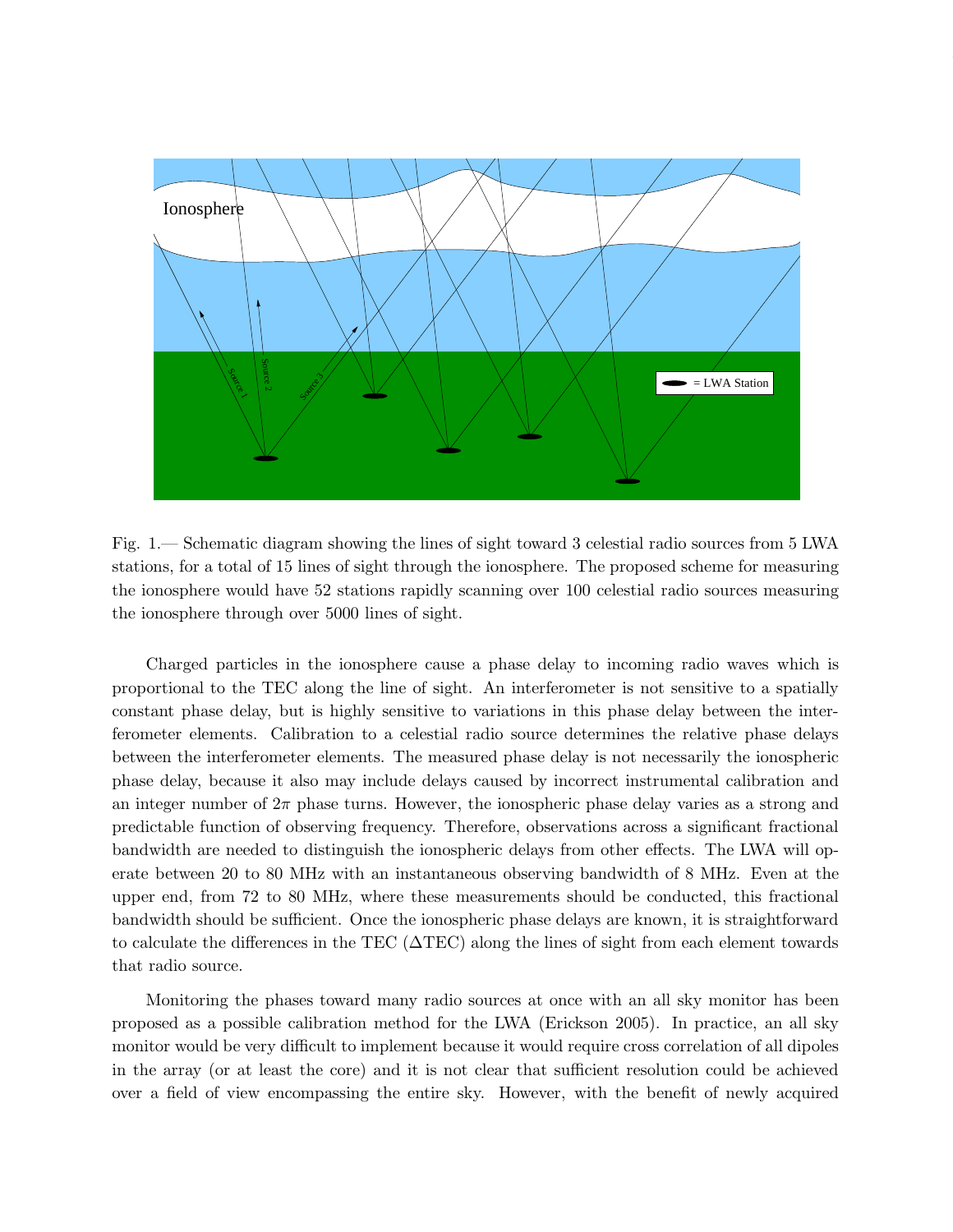knowledge of both the low-frequency radio sky and LWA observing capabilities, we can now revisit this concept. Here we describe in detail a plausible, but somewhat different, method for achieving essentially the same thing. This calibration method consists of using the LWA in its normal imaging mode to rapidly cycle among many calibrator sources distributed throughout the sky. By rapid, we mean fast enough that the ionospheric structure doesn't change significantly. This would produce many ∆TEC measurements towards many different directions in the sky. The number of lines of sight that are probed is equal to the number of LWA stations times the number of radio sources that can be used as radio calibrators. As will be described in Section 2, we find that an average of just over 100 celestial calibrator sources are available at any time, and with 52 LWA stations, it is possible to probe well over 5,000 lines of sight through the ionosphere. From antenna simulations, which we describe in Section 3, we find that the LWA sensitivity is such that this can be done in well under 10 seconds. The height of maximum electron density in the ionosphere is typically about 350-400km, which, coincidentally, is also about the length of the longest baselines in the LWA. Because the calibrator sources are at a wide variety of positions in the sky, this will lead to a very comprehensive probing of the ionosphere above the LWA (Figure 1).

This method of ionospheric measurement should be done at the upper end of the 20-80 MHz frequency band in which the LWA will operate. This is because calibration works far better there because of the smaller field of view and much smaller ionospheric phase distortions. However, these measurements can be used for calibration of astronomical observations at any frequency. This is because one LWA "beam" (beam forming unit, or BFU) will be dedicated completely to ionospheric calibration (Clarke 2007). While that beam is measuring the ionosphere at 72-80 MHz, the observation "beam" can operate at any frequency, and the ionospheric measurements can be scaled to observing frequency.

While we present a detailed description of rapid cycling through ionospheric calibrators to probe the ionosphere, the specific use of these data both for scientific and calibration purposes requires further study. The purpose of this memo is to describe specifically what ionospheric data will be available to the LWA, how it can be collected, and the resulting requirements for the LWA monitor and control system. High spatial and time-resolution scanning of the ionosphere is a unique capability of the LWA that could yield exciting scientific results. Additionally, ionospheric calibration will be one of the greatest challenges to the operation of the LWA. Therefore it makes sense to design the LWA with the capabilities to collect all the ionospheric data that we show to be available.

## 2. Which Celestial Radio Sources Can Serve as Ionospheric Calibrators?

While most celestial radio sources will require full-field ionospheric calibration to image at the high resolution of the LWA, some sources are both bright enough and isolated enough that they dominate the flux density in their field of view to the extent that simple self-calibration is sufficient for imaging. Cohen et al. (2007a) used the recently completed 74 MHz sky survey (VLSS; Cohen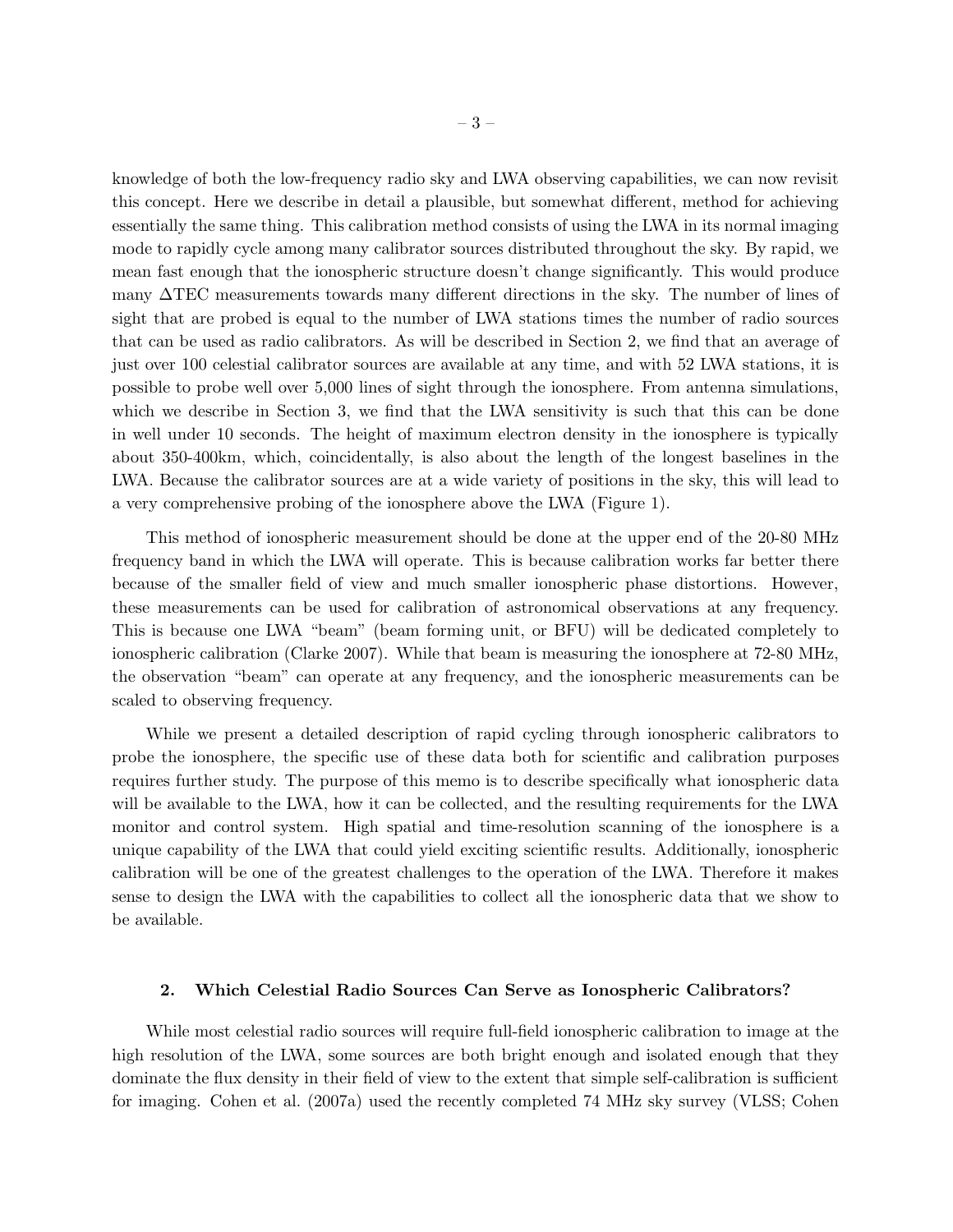

Fig. 2.— Locations (blue dots) of the 362 ionospheric calibrator sources identified using the VLSS (Cohen et al. 2007a). The shaded blue regions are the roughly 5% of the VLSS region remaining to be imaged.

Fig. 3.— Locations (blue dots) of the 115 ionospheric calibrator sources that can be imaged at an LST of 12 hours.

et al. 2007b) to determine that there are 362 such sources in the sky visible to the LWA (roughly  $\delta > -30°$ <sup>1</sup>. Such sources can be used to calibrate the LWA and thereby determine the  $\Delta \text{TEC}$ between the stations in the direction of those sources. For this reason, we will refer to these 362 sources as ionospheric calibrators for the remainder of this memo. Figure 2 shows an all sky map of the identified ionospheric calibrators, which have an average spacing in the sky of about  $9^{\circ}$ .

These 362 ionospheric calibrators are all sources that can be imaged with self-calibration at some time during the day. For rapid scanning at a particular instant, we need to know how many of these ionospheric calibrators can be imaged at a specific time. At any given time, roughly half of the total number of ionospheric calibrators will be below the horizon. Additionally, some calibrators that are above the horizon cannot be imaged because they are at low elevation. The elevation of a source is important because the field of view, defined by the phased-array station beam, becomes elongated at low elevations. Significant elongation of the FOV can cause sources to no longer be isolated enough for self-calibration to work. In the analysis of Cohen et al. (2007a), the field of view used for each source was taken at the transit elevation of that source. This explains why the

<sup>&</sup>lt;sup>1</sup>It was also determined that many more sources may be imaged with self-calibration if bandwidth smearing is used to suppress outlier sources, but to be conservative we concentrate on the source list that is imagable without the use of bandwidth smearing.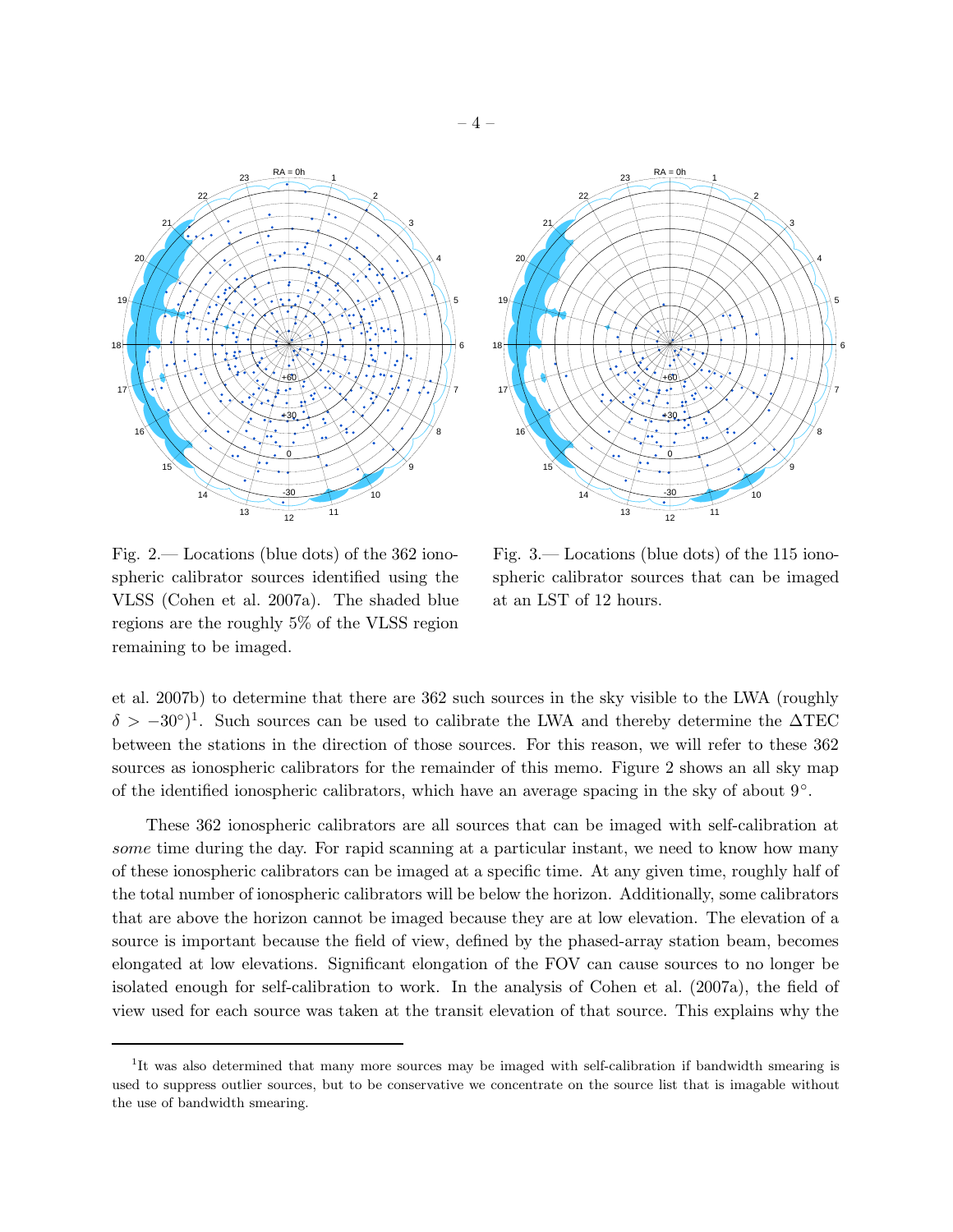density of calibrator sources decreases at the far southern declinations as seen in Figure 2 – because even at transit, those sources have elongated fields of view, and so fewer are isolated enough within an LWA field of view to qualify as ionospheric calibrators.

For the current analysis, we calculated the number of ionospheric calibrators that are instantaneously available for imaging as a function of LST. As an example, Figure 3 shows the 115 sources that can function as ionospheric calibrators at  $LST = 12$  hours. Through the full range of LST this number varies somewhat, but stays within the range of 99 to 123 sources, with an average value of 112 sources. In the next section, we estimate the amount of observing time needed for the LWA to image that many sources.

#### 3. Time Required To Image All Available Ionospheric Calibrators

### 3.1. LWA Sensitivity

For an interferometric array of  $N$  elements, the rms noise level in an image is given by:

$$
\sigma = \frac{2 k_B T_{sys}}{\eta_s A_e \sqrt{N(N-1) N_p \Delta T \Delta \nu}}\tag{1}
$$

where  $k_B$  is Boltzmann's constant,  $T_{sys}$  is the system temperature,  $\eta_s$  is the system efficiency,  $A_e$  is the effective collecting area of each station,  $N_p$  is the number of polarizations,  $\Delta T$  is the observation time and  $\Delta \nu$  is the frequency bandwidth. Thus the time required to achieve a given rms map noise  $(\sigma)$  is:

$$
\Delta T = \frac{4 k_B^2}{\eta_s^2 N (N - 1) N_p \Delta \nu} \left(\frac{A_e}{T_{sys}}\right)^{-2} \sigma^{-2}
$$
 (2)

For the full LWA we can assume  $N = 52$  stations and  $N_p = 2$  (dual polarization). Without complete knowledge of the system electronics, we conservatively estimate the system efficiency to be  $\eta_s = 0.5$  (the VLA has  $\eta_s = 0.78$ ). Although the LWA will have a total bandwidth of 8 MHz, we will need to measure the phase curvature across this bandwidth to separate the ionospheric phase delays from instrumental phase delays and  $2\pi$  phase wraps. That will require that we measure the phases in small intervals across this bandwidth, and we take  $\Delta \nu = 1$  MHz to be a reasonable estimate of the frequency resolution needed for this. The required rms map noise  $(\sigma)$  will depend on the brightness of each calibrator. For calibration to be effective, a signal-to-noise ratio of at least 10:1 is desired. But we also must anticipate that the peak brightness of a radio source at the much higher LWA resolution will be lower than that measured by the VLSS. Assuming most of the ionospheric calibrator sources are double lobed radio galaxies, we estimate the typical peak brightness at high resolution to be about half that measured in the VLSS. Therefore, to achieve 10:1 dynamic range, we require  $\sigma$  to be 1/20 times the VLSS peak brightness. That leaves only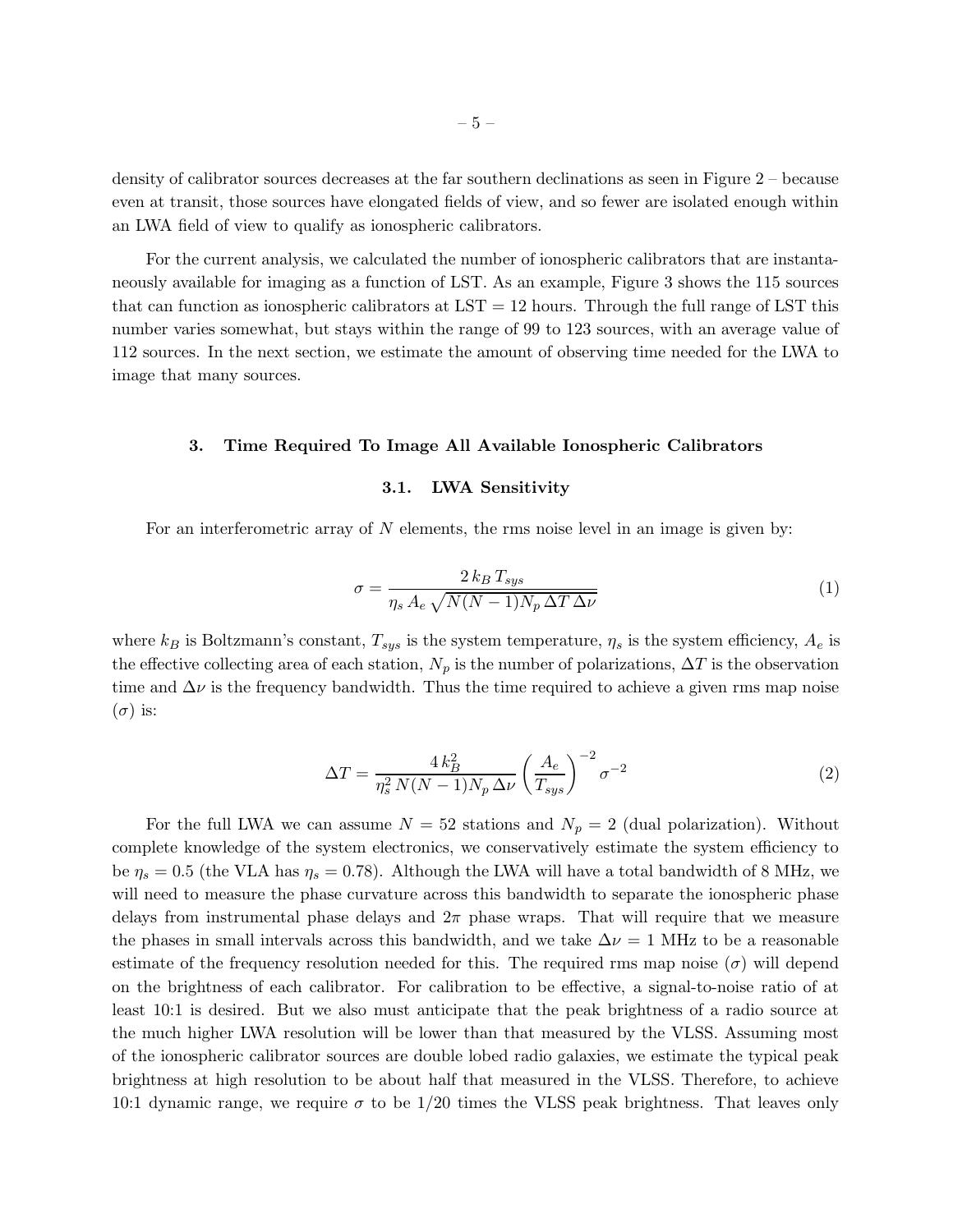



Fig. 4.— A photograph a single-polarization tied fork antenna prototype.

Fig. 5.— The NEC4 model of the singlepolarization tied fork antenna over a  $3 \text{ m} \times 3 \text{ m}$ ground screen.

the ratio of the effective collecting area to the system temperature  $(A_e/T_{sys})$  to be determined. This required antenna simulations, and the effective collecting area  $(A_e)$  is elevation dependent. We discuss this ratio in the next section.

## 3.2. Antenna Simulations

We simulated  $A_e/T_{sys}$  for a station of 256 dual polarization stands. We simulated a dual polarization 1.5 m Tied Fork antenna as this is likely to be either the actual antenna chosen or similar. A prototype of a single polarization 1.5 m Tied Fork is pictured in Figure 4. A model for this antenna, also shown in Figure 5, was simulated in NEC-4 at 74 MHz. In the model, the antenna feed point was positioned 1.5 m over a 3 m  $\times$  3 m ground screen on Earth ground. A dielectric constant of 13 and a conductivity of 0.005 S/m were used for the ground properties. Further detail on the modeling of this antenna will be provided in a future memo that is currently in preparation (Paravastu et al. 2008).

The effective area,  $A_e$ , of one dual polarization antenna is given by Equation 3, where  $\lambda$  is the wavelength in meters (4.03 m for 74 MHz). Γ is the reflection coefficient resulting from the impedance mismatch between the balun and the antenna feed point.  $L_g$  is the ground loss factor, and was determined by calculating the difference in antenna gain between real ground and perfect ground.

$$
A_e = G_{tot} \frac{\lambda^2}{4\pi} \frac{(1 - \Gamma^2)}{L_g} \tag{3}
$$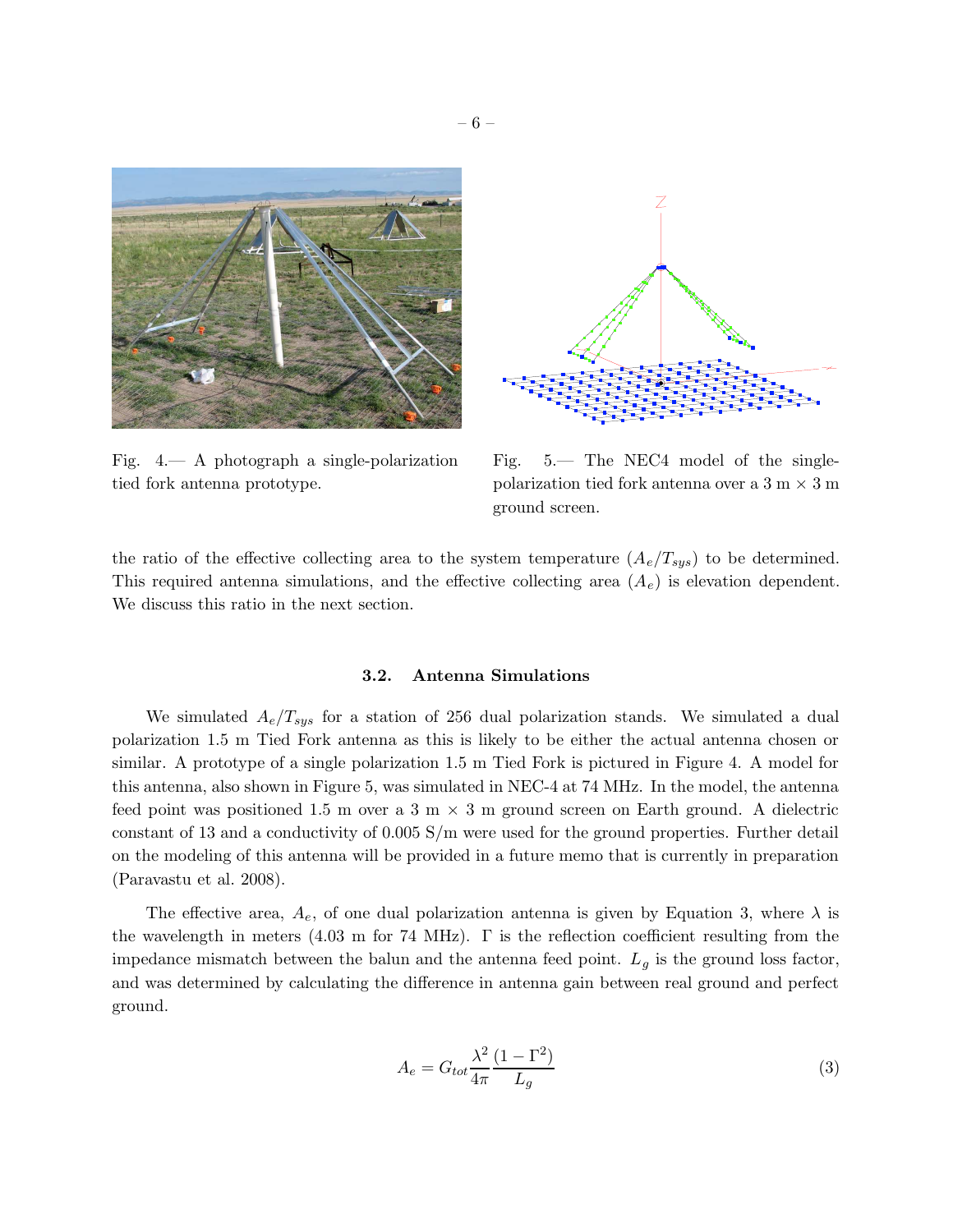

Fig.  $6 - A_e/T_{sys}$  as a function of elevation for the dual-polarization tied fork antenna as determined through simulations. Values shown are for a station with 256 antennas.

 $G_{tot}$  is the total effective gain of a dual polarization stand used in an interferometer. For an interferometer measuring the total power in both polarizations, cross-polarization terms are not used and so the signal strength is equal to the quadratic sum of the signal at both polarizations. Therefore  $G_{tot}$  can be expressed by Equation 4, where  $G_{E,1}$  is the E-plane gain of one polarization and  $G_{H,2}$  is the H-plane polarization of the other.

$$
G_{tot} = \sqrt{\frac{G_{E,1}^2 + G_{H,2}^2}{2}}\tag{4}
$$

The system noise temperature,  $T_{sys}$  is given by Equation 5, where  $T_{sky}$  is the Galactic noise temperature and  $T_{\text{balun}}$  is the noise temperature of the antenna balun.  $T_{sky}$  was calculated using the Cane model (Cane 1979) and was found to be 1774 K at 74 MHz. For  $T_{\text{balun}}$ , the value for the LWDA and G250R baluns, which is 250 K, was used.

$$
T_{sys} = T_{sky} \frac{(1 - \Gamma^2)}{L_g} + T_{balun}
$$
\n<sup>(5)</sup>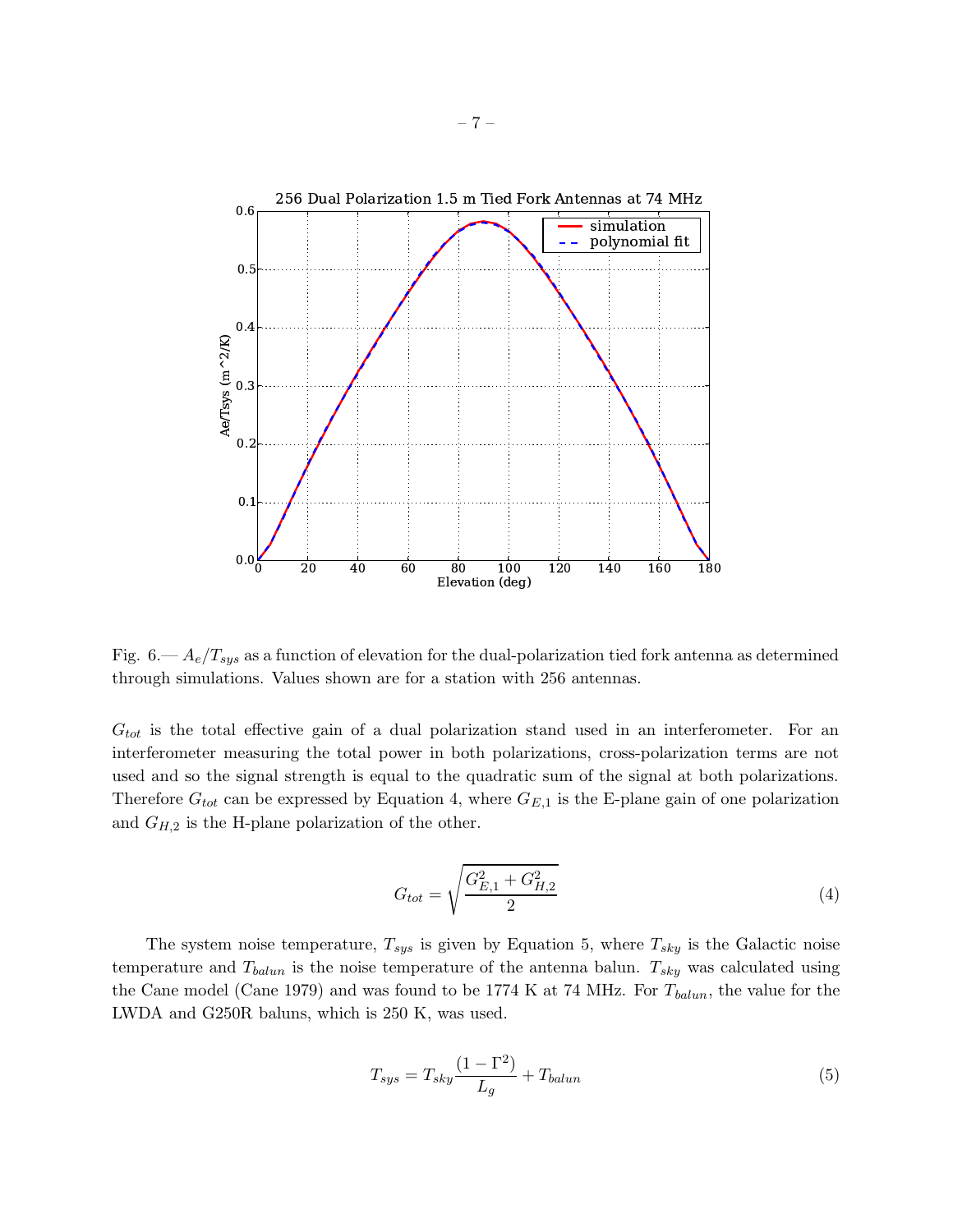Using Equations 3 through 5 and NEC-4 to simulate the gains, we calculate  $A_e/T_{sys}$  as a function of elevation along the east-west azimuth for each antenna stand. Because of the 90° symmetry of a dual-polarization antenna, this is the same as along the north-south azimuth. While  $A_e/T_{sys}$  may vary somewhat off the N-S or E-W azimuths, for simplicity we applied the elevation dependence along these azimuths to all azimuths. For a full station of 256 antennas, we simply multiplied this value by 256, which does not take into account the effects of mutual coupling. However initial simulations show that the effect of mutual coupling changes the total collecting area by no more than about ∼ ±15% for the combined E and H plane results (Ellingson 2007), and even this is likely to average out over many different directions in the sky. So this approximation should be sufficient for the purposes of this study.

The results are plotted in Figure 6. The effective collecting area reaches a maximum at zenith, with  $A_e/T_{sus} = 0.583 \frac{m^2}{\text{K}}$ . We created a polynomial fit to the data (also shown in Figure 6) so that we could estimate  $A_e/T_{sys}$  at the exact elevation of each source at a given time of day.

## 3.3. Time Required for Ionospheric Calibrator Scanning

Combining the LWA sensitivity equations from Section 3.1 with the  $A_e/T_{sys}$  simulations from Section 3.2, we can estimate the required observing time for a given ionospheric calibrator at a given elevation above the horizon. For example, the median peak brightness in the VLSS for the 362 ionospheric calibrator sources is 18.6 Jy/beam. Assuming that peak brightness falls by half at higher resolution means that one would need a sensitivity of  $\sigma = 0.93$  Jy/beam to achieve 10:1 dynamic range. Using Equation 2 and the simulated collecting area (Figure 6), the observing time needed would be 20 milliseconds if that source is at zenith. However, if that same source is at an elevation of 35◦ above the horizon, the observing time becomes 83 milliseconds.

At any given time, a very small number of calibrator sources require a disproportionately long time to observe, because they are at a very low elevation. Therefore we did not include as "observable" any sources that require more than 200 milliseconds to observe, which greatly reduced the total observing time while only slightly reducing the total number of sources. Also, while some sources are bright enough and have a high enough elevation to be observed in 1 milliseconds or less, we require each source to be observed for at least 10 milliseconds. This has negligible effect on the total observing time, while allowing for the fact that the instrument might require this much time to stabilize. Thus each source will be observed for between 10 to 200 milliseconds.

Figure 7 shows the number of observable ionospheric calibrators at each hour of LST. This varies from 99 to 123 with an average of 112. We have also calculated and summed the total observing time required to image all observable ionospheric calibrators at each hour of LST, which is also included in Figure 7. This varies between 3.8 and 6.6 seconds, with an average of 5.3 seconds. The average observing time per source is about 50 milliseconds.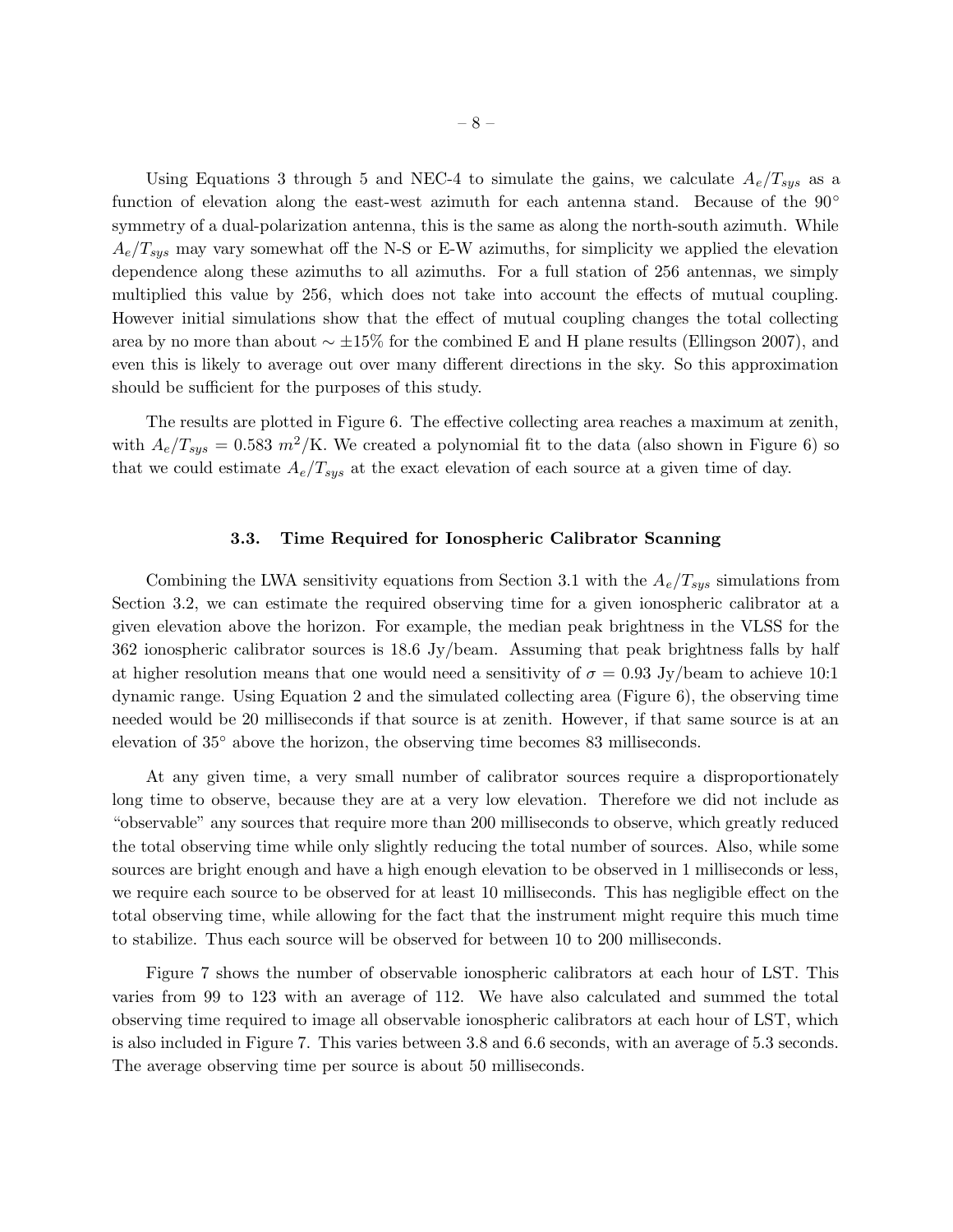

Fig. 7.— Number of observable ionospheric calibrators (top) and the total observing time required to achieve 10:1 dynamic-range images of them all (bottom) plotted as a function of local sidereal time (LST) at the LWA.

#### 3.4. Requirements for LWA Monitor and Control System

Of course the time required to scan all available ionospheric calibrators is not just the total observing time, but also the time needed to switch between sources. A significant advantage of the LWA is that it can change its observing direction without any physical movements such as slewing of antenna dishes. Instead this is done electronically by changing the geometrical delays between elements. The time required to calculate and change these delays and begin observing a new source is considered "overhead" time. A reasonable amount of overhead time is generally about 10-20%, and so the electronics should be designed to switch between sources on about a 5-10 millisecond time scale, which would extend the average 5.3 seconds of observing time to about 6.5 seconds including source switching. If switching between sources were to be much slower than this it would significantly slow the scanning speed, and hence the ability to probe the ionosphere on fast enough timescales for useful calibration and scientific studies.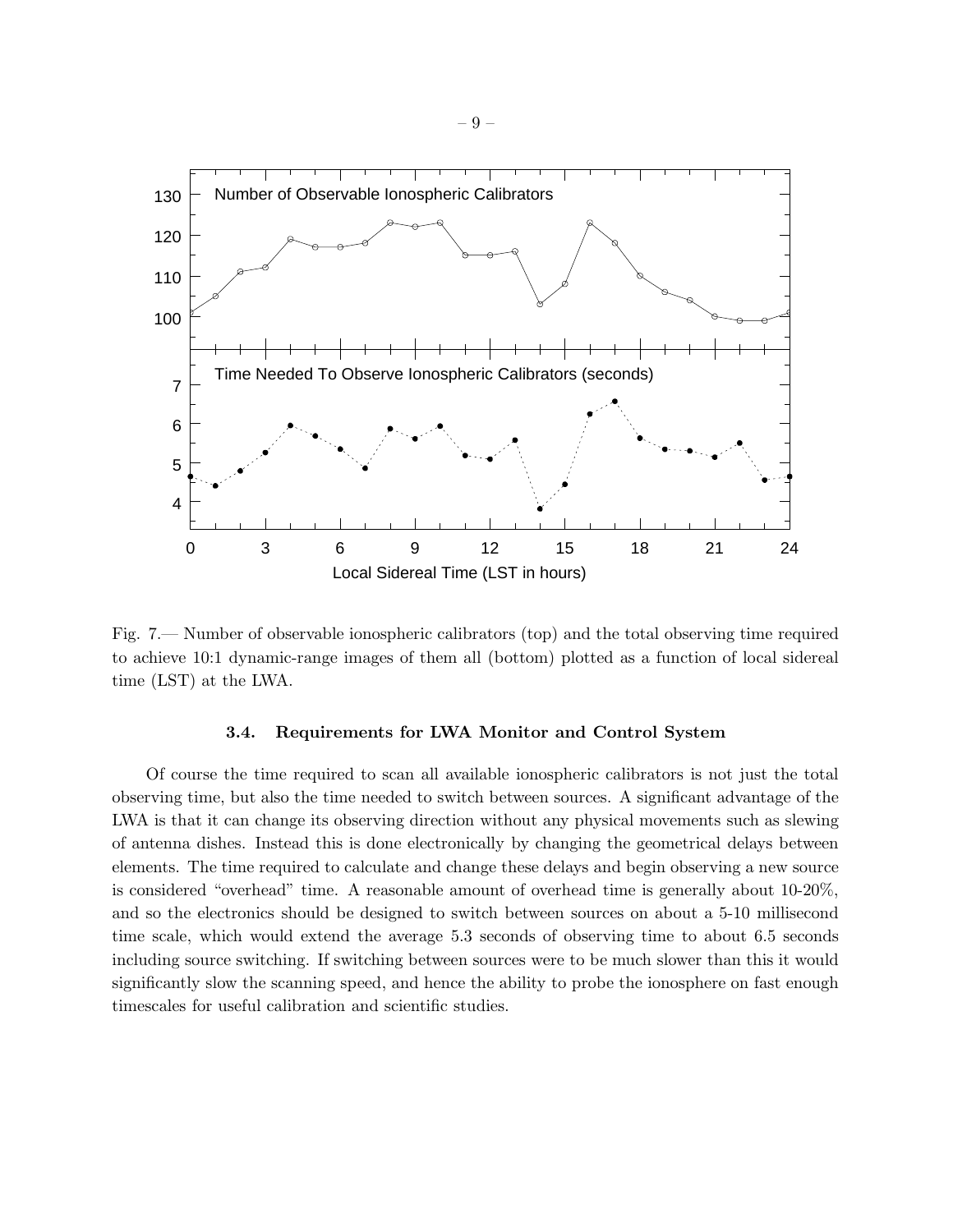### 4. Results and Discussion

Calibration to an ionospheric calibrator source accurately determines the relative phases at each LWA station, which can be used to determine the ∆TEC between each station in the direction of that source. With 52 stations, and an average of 112 available ionospheric calibrators, this gives the ∆TEC for 5,772 lines of sight. Collecting area simulations show that these lines of sight can all be probed in an average of about 5.3 seconds, or about 6.5 seconds including reasonable "overhead" time for source switching.

If we approximate the ionosphere as a "thin screen", we can estimate the density of pierce points in the sky where each line of sight crosses the 2-dimensional screen. Although the LWA will have 52 stations spread over a ∼400 km region, about 15 of these will be concentrated inside a  $~\sim$ 10 km core (Cohen 2006). Because its pierce points will be close enough that they measure nearly the same line of sight, the core is best treated as if it were a single station for this calculation. That leaves 38 stations times ∼100 calibrator sources, or about 3800 independent pierce points. Most observable calibrators have an elevation above the horizon of at least 30◦ , and if we divide that sky area by the number of pierce points, we estimate an average angular distance between pierce points of 1.6◦ . The LWA field of view is about 2.5◦ at 80 MHz, and about 10◦ at 20 MHz. Therefore the density of pierce points will possibly provide enough calibration information at the low end of the LWA frequency range, but probably not at the high end. However this method is only intended to probe the (relatively) large scale structure as a first step in the ionospheric calibration. From that calibration starting point, progressively fainter sources within the field of view should become visible, and can be used to measure and calibrate the finer scale ionospheric structure in a manner similar to field-based calibration which is currently used for the 74 MHz VLA (Cotton et al. 2004).

At zenith, and for a  $\sim$  400 km screen height, a pierce point every 1.6 $^{\circ}$  corresponds to roughly one pierce point every ∼11 km, though this density declines far from zenith. This will provide a much higher resolution map of the ionosphere than current methods such as GPS measurements provide. While a 2-dimensional "thin screen" model of the ionosphere would certainly provide interesting science, with this many lines of sight, one can also begin to imagine a complete 3 dimensional tomographic reconstruction of the ionosphere. The main caveat for both cases is that the lines of sight only measure differences in TEC among stations toward source locations. This results in a degeneracy consisting of an unknown and different reference phase for each set of lines of sight to each ionospheric calibrator source. Overall that results in about 100 unknown parameters plus probably several hundred parameters needed to produce a high resolution all-sky model of the ionosphere. That would still be an over-determined system given that there are 3800 independent measurements. Additionally, the availability of independent TEC measurements, e.g. via GPS receivers embedded throughout the array, coupled with physical continuity constraints could add further constraints. Therefore the degeneracy in absolute TEC values is, in this case, potentially quite solvable, though the exact mechanism remains a subject for future investigation.